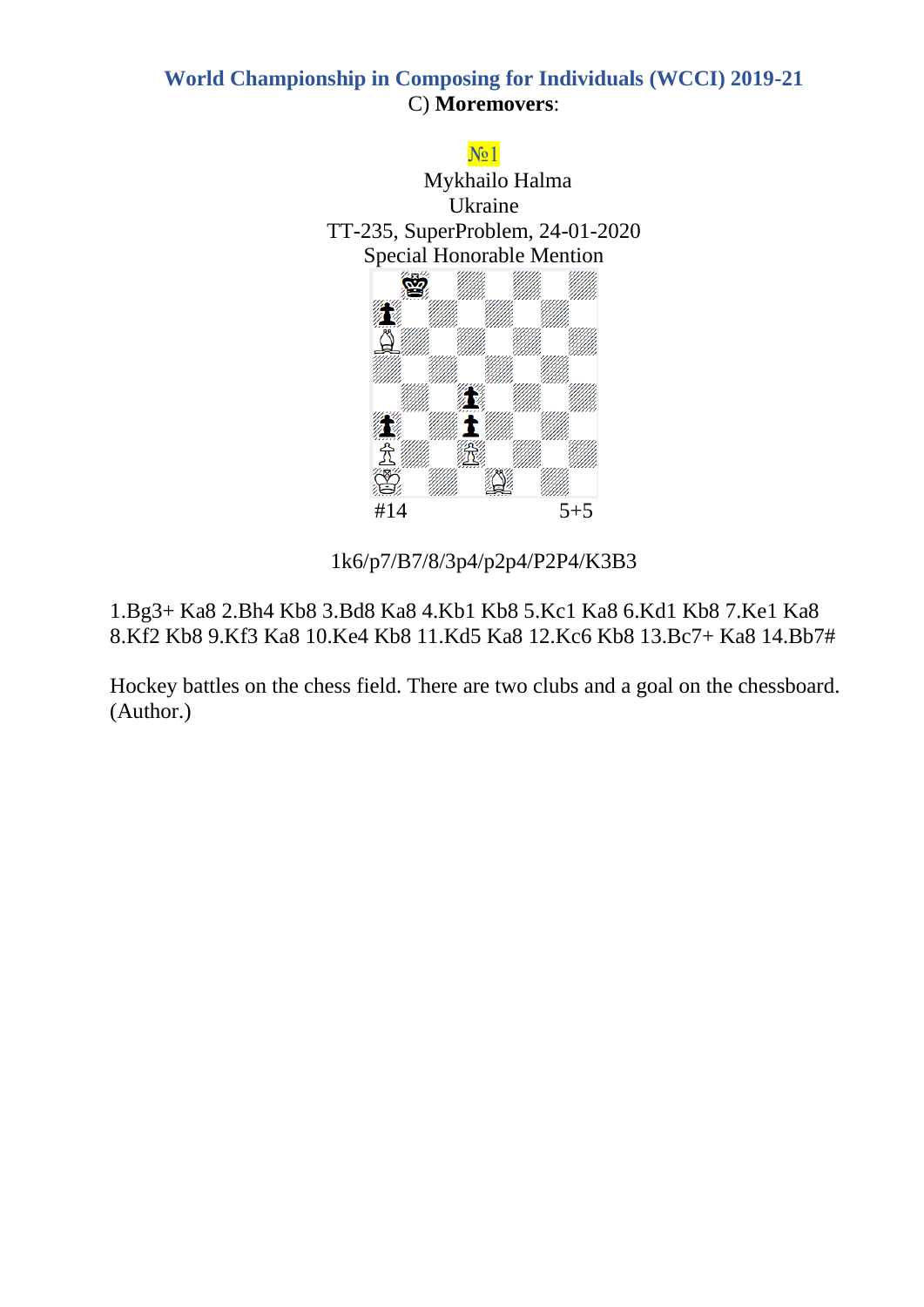

# 6B1/5R2/7k/6p1/2p2pP1/2p1pP2/2P1P3/4K3

1.Kd1 Kg6 2.Kc1 Kh6 3.Kb1 Kg6 4.Ka2 Kh6 5.Ka3 Kg6 6.Kb4 Kh6 7.Kc5 Kg6 8.Kd6 Kh6 9.Ke7 Kg6 10.Kf8 Kh6 11.Rf6#

Festive fireworks from chess pieces. (Author.)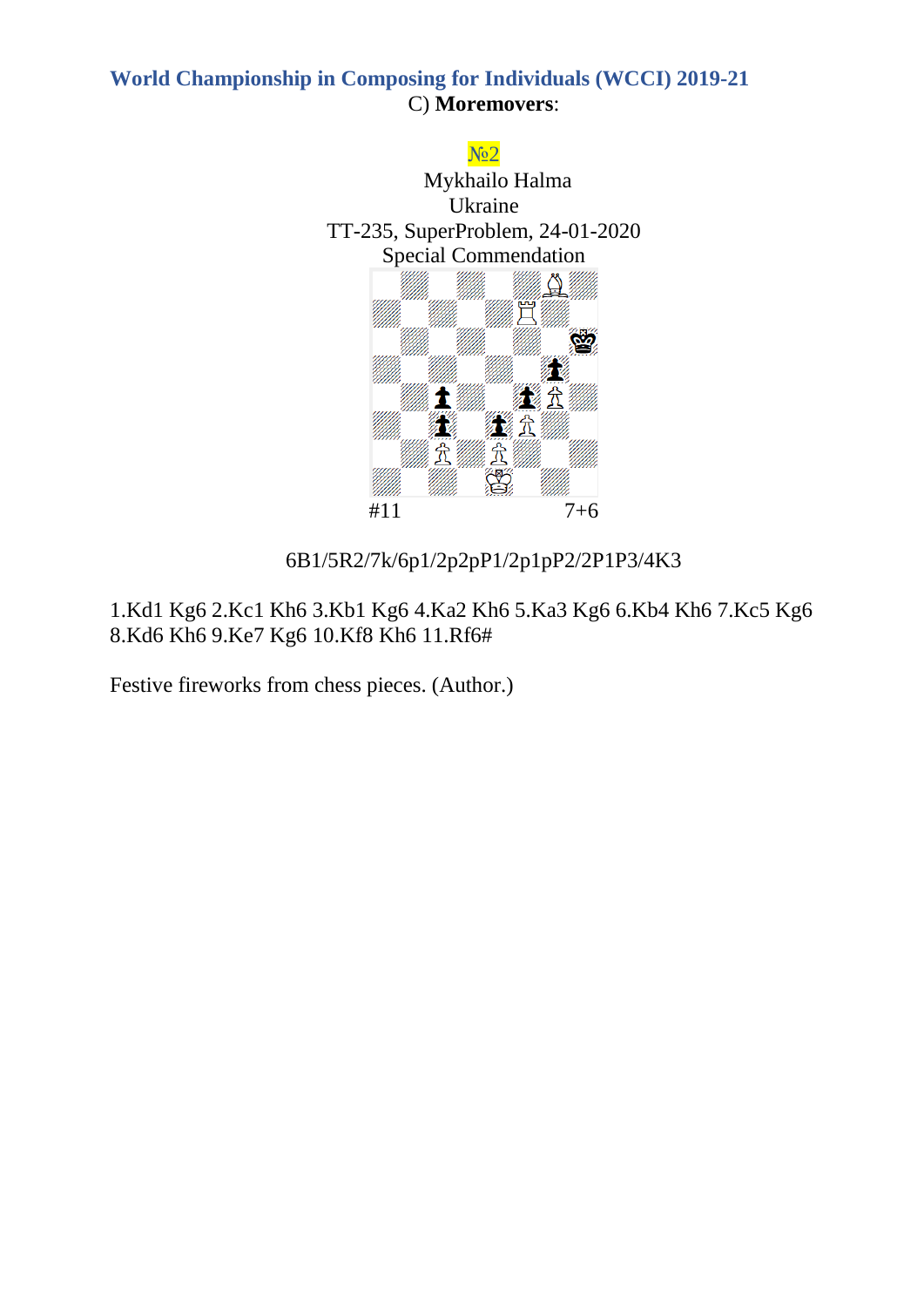

1.Bc8 Ke8 2.Ba5 Kf8 3.Bc3! Ke8 4.Bd7+ Kd8 5.Ba5# 4…Kf8 5.Bg7#

The synthesis of themes is gone, the wigwam. Thumbnail, model mate.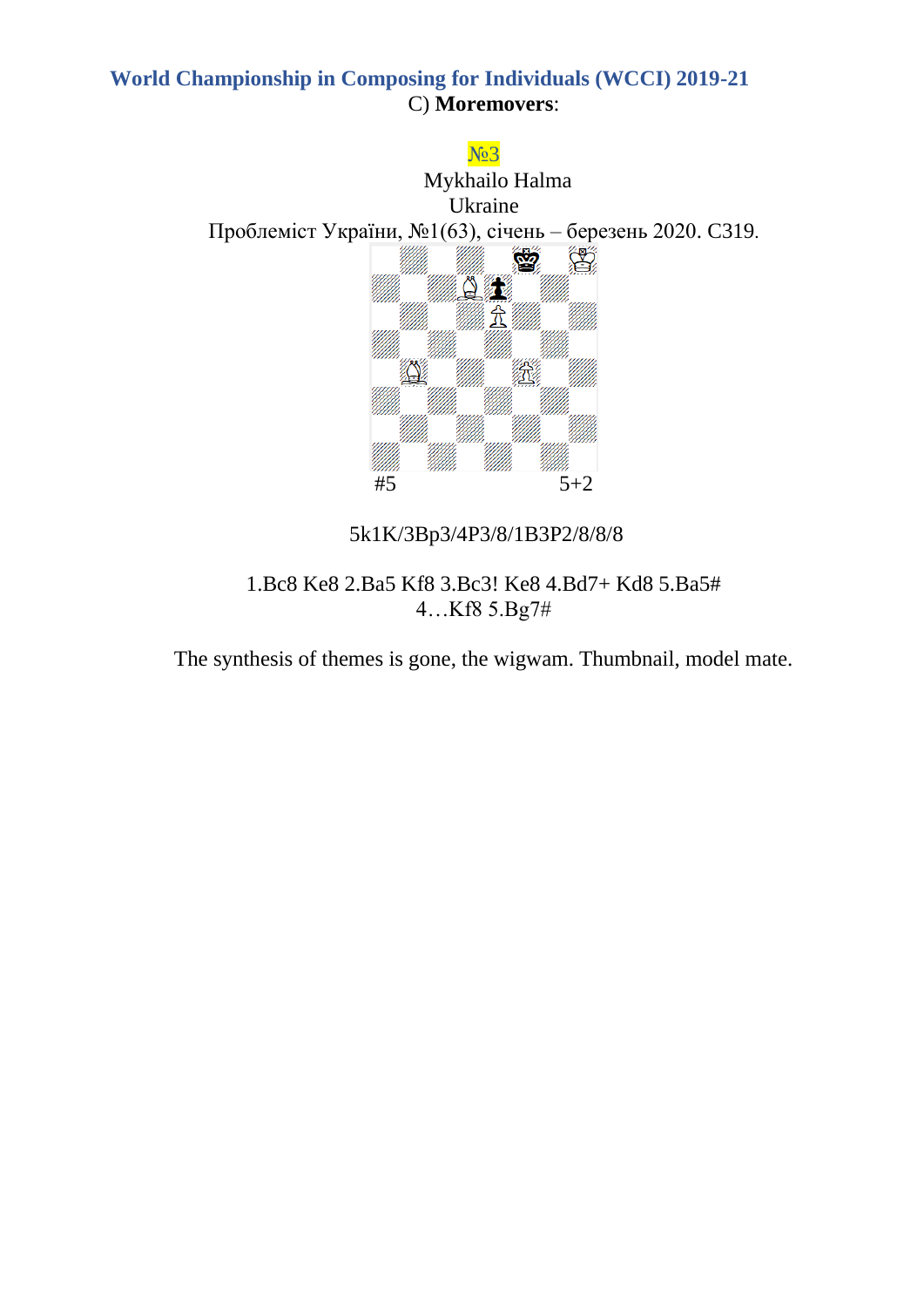

## 7k/2p4p/2p4B/2P4P/8/1B6/1K6/8

- a) 1.Bf8 h6 2.Kc3 Kh7 3.Kd4 Kh8 4.Ke5 Kh7 5.Kf6 Kh8 6.Kf7 Kh7 7.Bc2+ Kh8 8.Bg7#
	- b) 1.Bd1 Kg8 2.Bh5 Kh8 3.Kc3 Kg8 4.Kd4 Kh8 5.Ke5 Kg8 6.Kf6 Kh8 7.Bg7+ Kg8 8.Bf7#

Model mate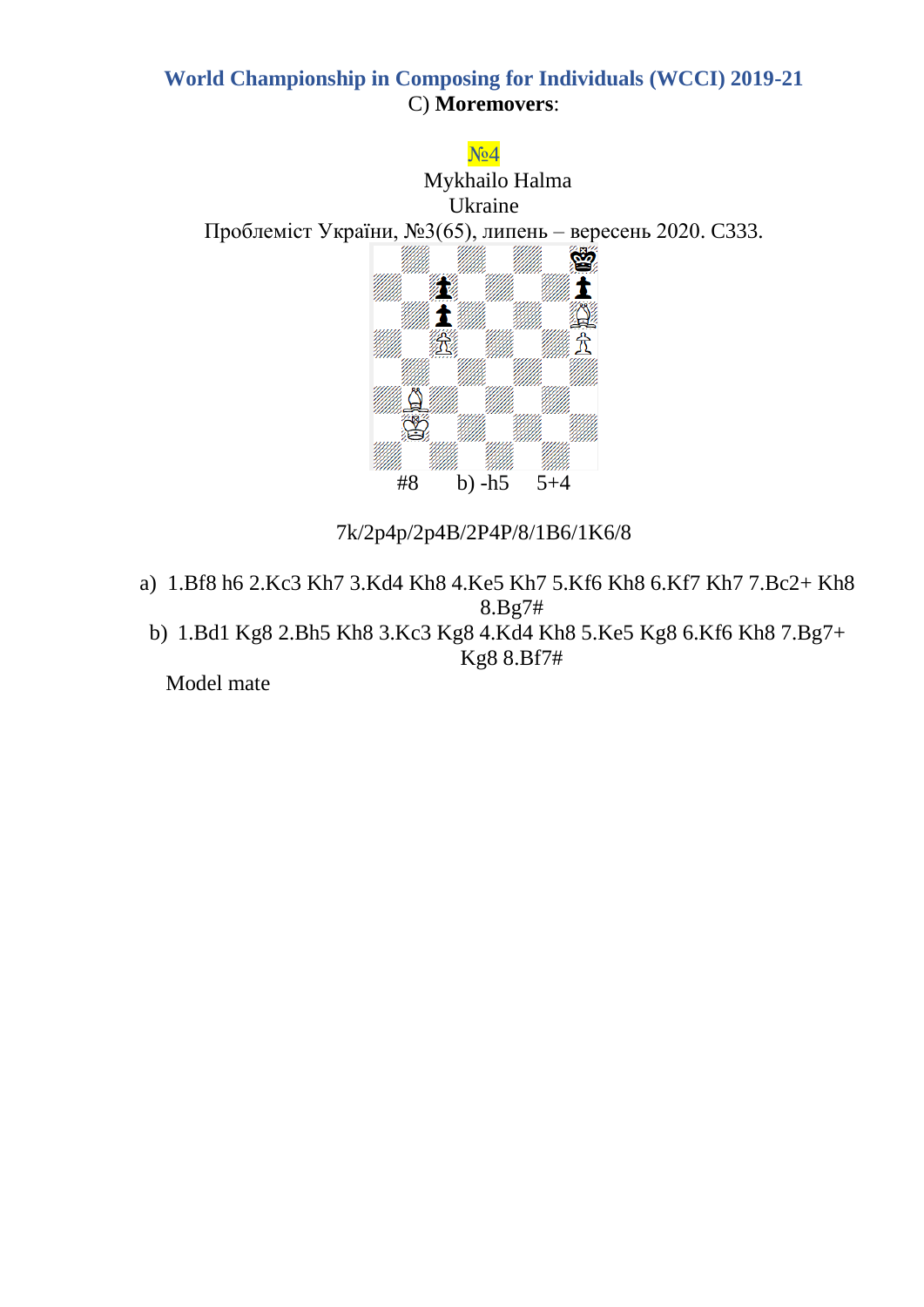

k1B5/p7/8/8/8/2P5/8/4B2K

- a) 1.Ba6 Kb8 2.Bg3+ Ka8 3.Bh4 Kb8 4.Bd8 Ka8 5.c4 Kb8 6.c5 Ka8 7.c6 Kb8 8.c7+ Ka8 9.c8Q/R#
- b) b) 1.Bg3 a6 2.Kg2 Ka7 3.Kf3 Ka8 4.Ke4 Ka7 5.Kd5 Ka8 6.Kc6 Ka7 7.Kc7 Ka8 8.Bb7+ Ka7 9.Bf2#
- c) c) 1.Ba6 Kb8 2.Ba5 Ka8 3.Kg2 Kb8 4.Kf3 Ka8 5.Ke4 Kb8 6.Kd5 Ka8 7.Kc6 Kb8 8.Bc7+ Ka8 9.Bb7#

Non-standard content - all three white pieces except the king separately checkmate in each of the twins. Clear and rather interesting solutions, but... The repetition of the entry in the first and third twins, as well as taking the square from the black king in the second, do not allow the problem to become a prize